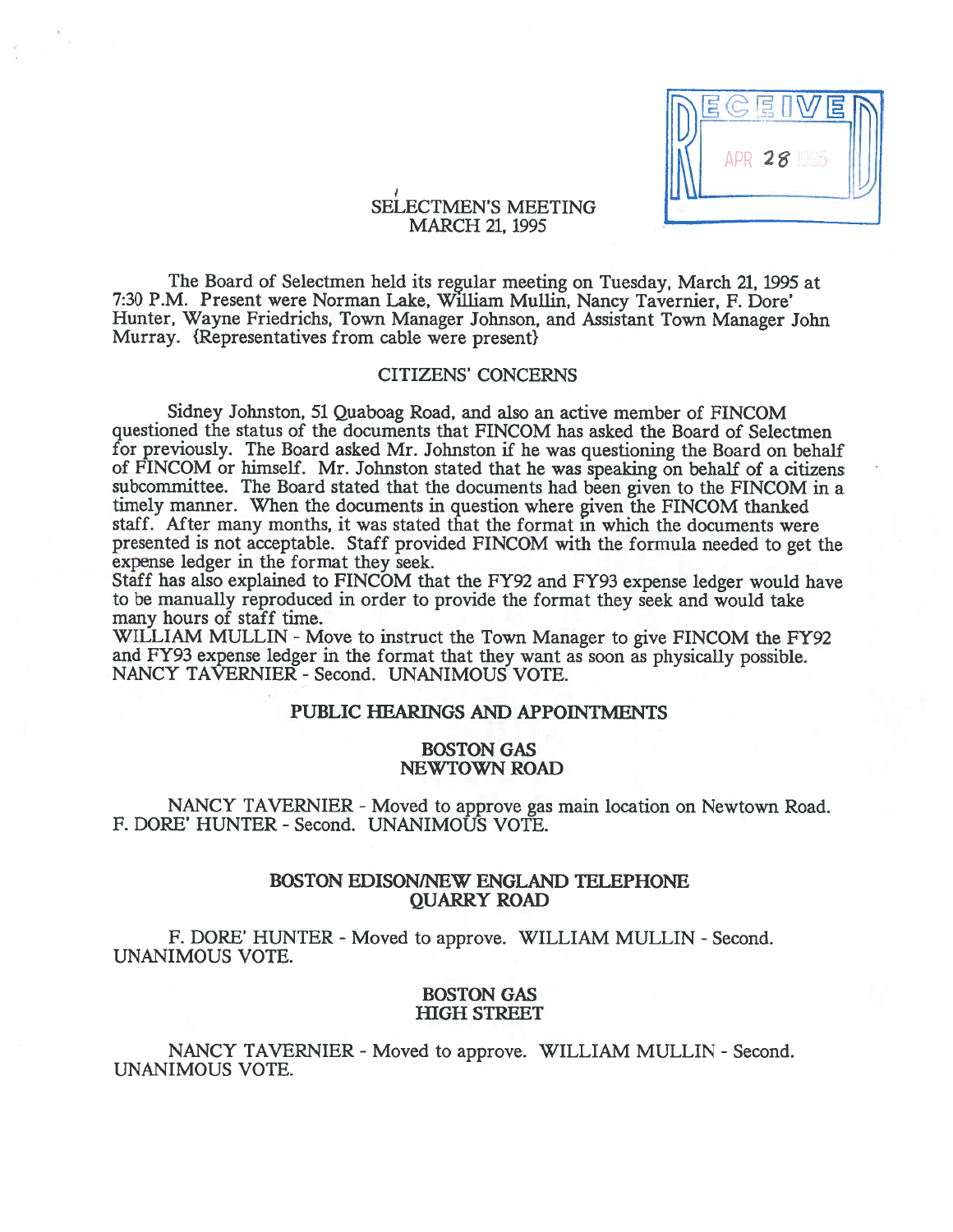# ACTON COMMUNITY HOUSING CORPORATION AFFORDABLE HOMES TAX ASSESSMENT ENDORSEMENT

The Housing Authority was presen<sup>t</sup> to update the Board of Selectmen regarding the first affordable home in Acton. Betty McManus stated that an open house had been held and <sup>13</sup> families attended. She further stated that held and 13 families attended. She further stated that a lottery date has been set for<br>April 5 or 6th. Anyone interested in this house will be required to complete an application by March 25, along with <sup>a</sup> \$500.00 application fee and will have to be pre-qualified for a mortgage.

ACHC would like the Board's endorsement to value this house at <sup>a</sup> fraction of the assessment value. F. DORE' HUNTER - Move to assess the house located at 15 Minuteman Road at the reduced affordable housing rate. NANCY TAVERNIER - Second. UNANIMOUS VOTE.

# CHARLES KADLEC OUTLINE CITIZEN'S PETITION

Charles Kadlec was present before the Board to outline the citizens petition that was submitted for the Special Town Meeting scheduled for April 4, 1995. Mr. Kadlec asked the Board what Town Council had advised staff of regarding their opinion on the legality of the article. Council has advised us that the selectmen have no authority over the local school citizen petition. Mr. Kadlec conflicting evidence then we should work out <sup>a</sup> potential problem prior to Town Meeting. Don stated that the new computer system should be on line and operating by July 1, 1995 and the new computer system will conform to all requests that have been made by the citizens petition if it should pass at Town Meeting.

# CONTINUED STREET ACCEPTANCE PUBLIC HEARING NYLANDER WAY AND DAVIS ROAD

Nylander Way -Don stated that there are still some unresolved issues pertaining to these two roadways. The Planning Board has stated that there are four resolutions which need to be addressed. The Board of Selectmen have not received their par<sup>t</sup> of an agreemen<sup>t</sup> which was made between Kevin Sweeney (Developer) and the Town prior to development. Attorney for Mr. Sweeney stated that an agreement should be reached by the end of this week. The Board stated that the Board should vote a preliminary acceptance of Nylander Way tonight conditioned upon the agreemen<sup>t</sup> being presented to the town and completion of the four (4) resolutions outlined by Donna Jacob's memo of 316/95. The Selectmen will have ample time to withdraw this acceptance prior to Town meeting if this agreement is not met. F. DORE' HUNTER - Move to adopt the order of layout and sign it on Town Meeting floor conditioned upon satisfying the four resolutions of Donna Jacobs memo of 3/6/95. NANCY TAVERNIER - Second. UNANIMOUS VOTE. Residents of Mill Corner voiced their concerns regarding the agreemen<sup>t</sup> made between Kevin Sweeney and the Town. The Board stated that the abutters would be notified if the Town were to do any work on the property that Kevin Sweeney gives to the Town.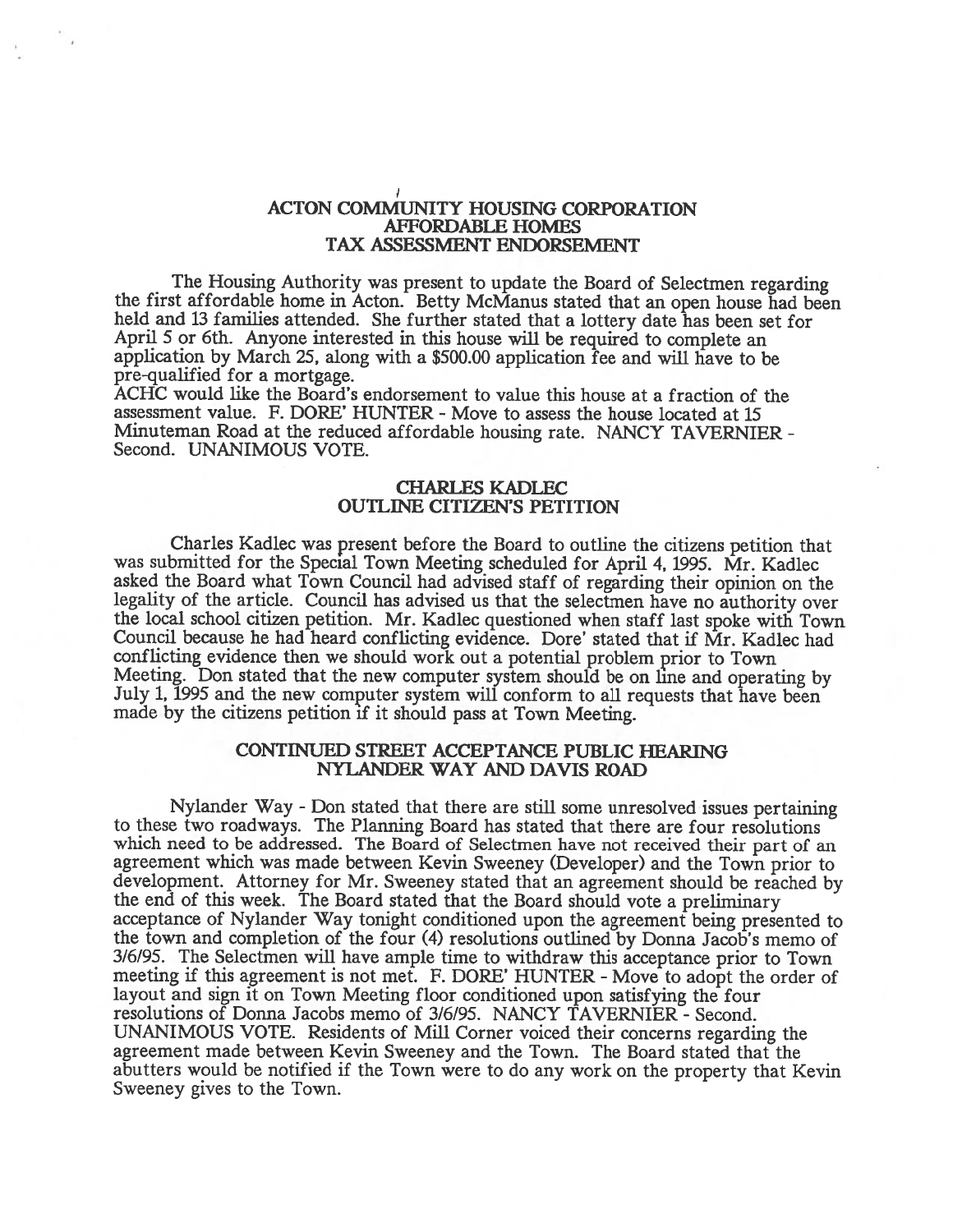Davis Road - A resident of Nylander Way questioned why the whole street will not be accepted by the Town. It was stated that back taxes are owed on various lots past the proposed acceptance of the first 1300 feet. These issues will need to be resolved prior to the acceptance of the entire street. The Board further encourage<sup>d</sup> homeowners of Davis Road to be in contact with the Planning Board regarding street acceptance. F. DORE' HUNTER - Move to accept the first 1300 feet of Davis Road. NANCY TAVERNIER -Second. UNANIMOUS VOTE.

### SELECTMEN'S BUSINESS

SCHOOLS - Dore' questioned the status of the school budget. Don stated that he would be meeting with Bill Ryan and Isa Zimmerman within the week and hopefully will know more then.

BOYSCOUT LAND -The boyscout land is currently used by the boyscouts as <sup>a</sup> campground. The land has been offered to the town to purchase. F. DORE' HUNTER -Move to ask the Conservation Commission for their recommendation regarding whether or not to purchase the property.

VIDEO CAMERA FOR POLICE CARS -The police have expresse<sup>d</sup> their concerns regarding not wanting these cameras. Don asked the Board to <sup>g</sup>ive him some time regarding this issue.

POLICE VESTS - Last year \$57,000 was transfered from the police department<br>budget to be used by the Highway Department for snow removal purposes and to fix the<br>Main Street culvert. Since we had a mild winter this year, we \$15,000 from the Highway budget to the Police budget in order to purchase bullet proo<sup>f</sup> vests. F. DORE' HUNTER - Move to transfer funds from the snow removal account to purchase bullet proof vests for policeman.

JENKS FUND - F. DORE' HUNTER - Move to accept all Jenks Fund requests that were submitted to the Board for their review. NANCY TAVERNIER - Second.

#### CONSENT AGENDA

F. DORE HUNTER - Move to accept the consent calendar as printed. NANCY TAVERNIER -Second. UNANIMOUS VOTE.

#### TOWN MANAGER'S REPORT

SAWYER DOG PROBLEM -Don has asked for direction from the Board regarding the on-going problem with the Sawyer's dog. Photographs were submitted by an abutter that clearly shows that the previous court order is not being complied with. F. DORE' HUNTER - Move to authorize the police to move ahead with a criminal complaint against the Sawyers. NANCY TAVERNIER - Second.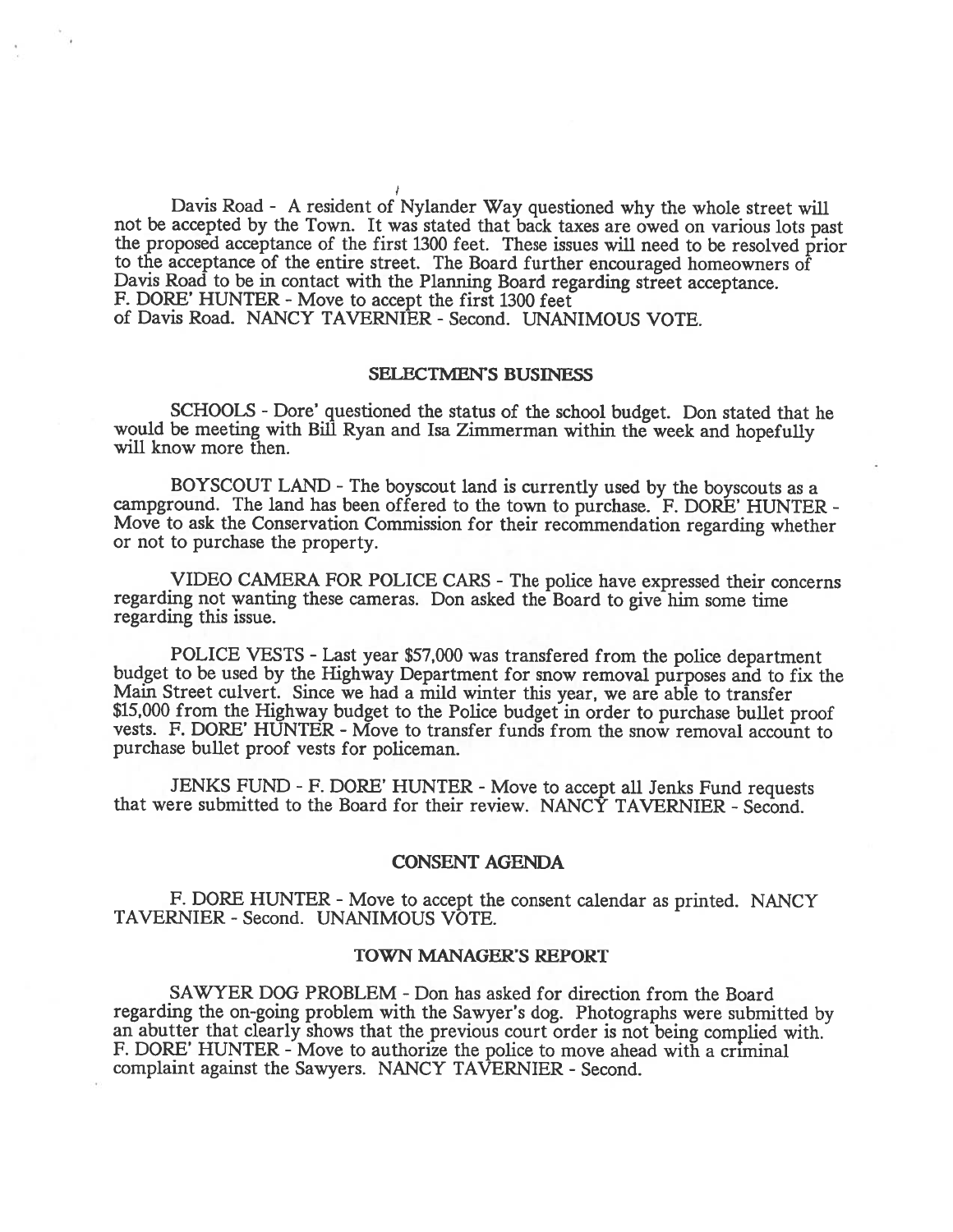NANCY TAVERNIER - Moved to go into Executive Session for the purpose of discussing Collective Bargaining. WILLIAM MULLIN - Second.

Roll Call taken, all Ayes.

The Board adjourned 10:30 P.M.  $M$  $Clerk$ 

Date

Sheryl Ball Recording Secty. chrisWli-(607)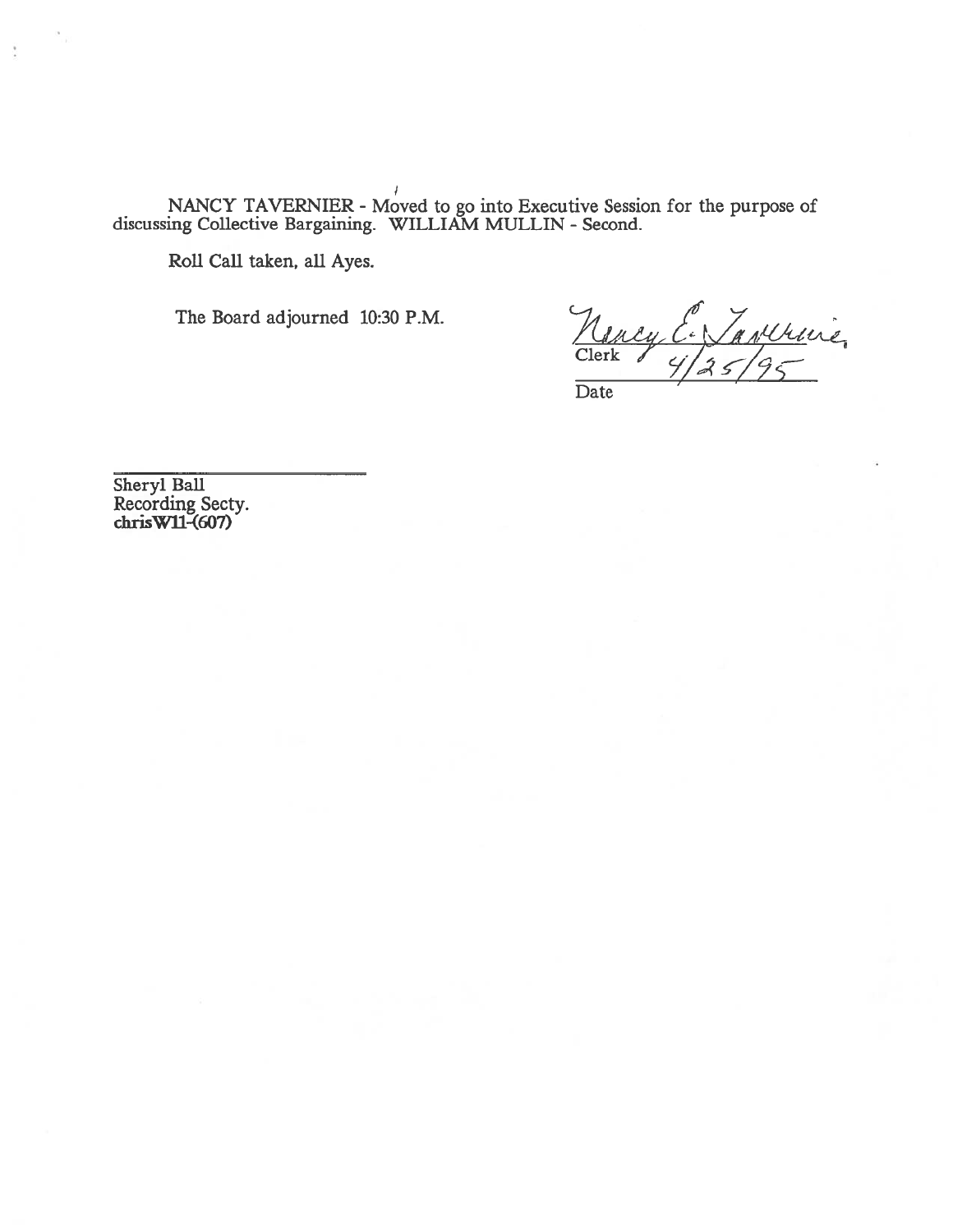#### MARCH 17, 1995

TO: Board of Selectmen

FROM: NORMAN D. LAKE, Chairman

SUBJECT: SELECTMEN'S REPORT

#######################################################

## AGENDA

# ROOM 204 MARCH 21, 1995

- I. CITIZEN'S CONCERNS
- II. PUBLIC HEARINGS & APPOINTMENTS
- 1. 7:31 BOSTON GAS NEWTOWN ROAD Enclosed please find <sup>a</sup> request and staff comment regarding proposed Gas Main location on Newtown Road for Board action.
- 2. 7:32 BOSTON EDISON/NEW ENGLAND TELEPHONE QUARRY ROAD Enclosed please find <sup>a</sup> reques<sup>t</sup> and staff comment regarding revised pole locations on Quarry Road for Board action.
- 3. 7:34 BOSTON GAS HIGH STREET Enclosed please find <sup>a</sup> request and staff comment regarding proposed Gas Main location on Newtown Road for Board action.
- 4. 7:35 ACTON COMMUNITY HOUSING CORP. Representatives will be in to briefly update the Board of Selectmen regarding ACHC activities for 15 Minuteman Road and to ask for Board Endorsement on Tax Assessment Endorsement.
- 5. 7:45 CHARLES KADLEC Mr. Kadlec will be in to outline his Citizen's petition that was submitted for the Special Town Meeting scheduled for April 4, 1995 at 7:30 P.M.
- 6. 8:00 CONTINUED STREET ACCEPTANCE PUBLIC HEARING The Board will continue discussions from the March 7th meeting with regard to Nylander Way and Davis Road.